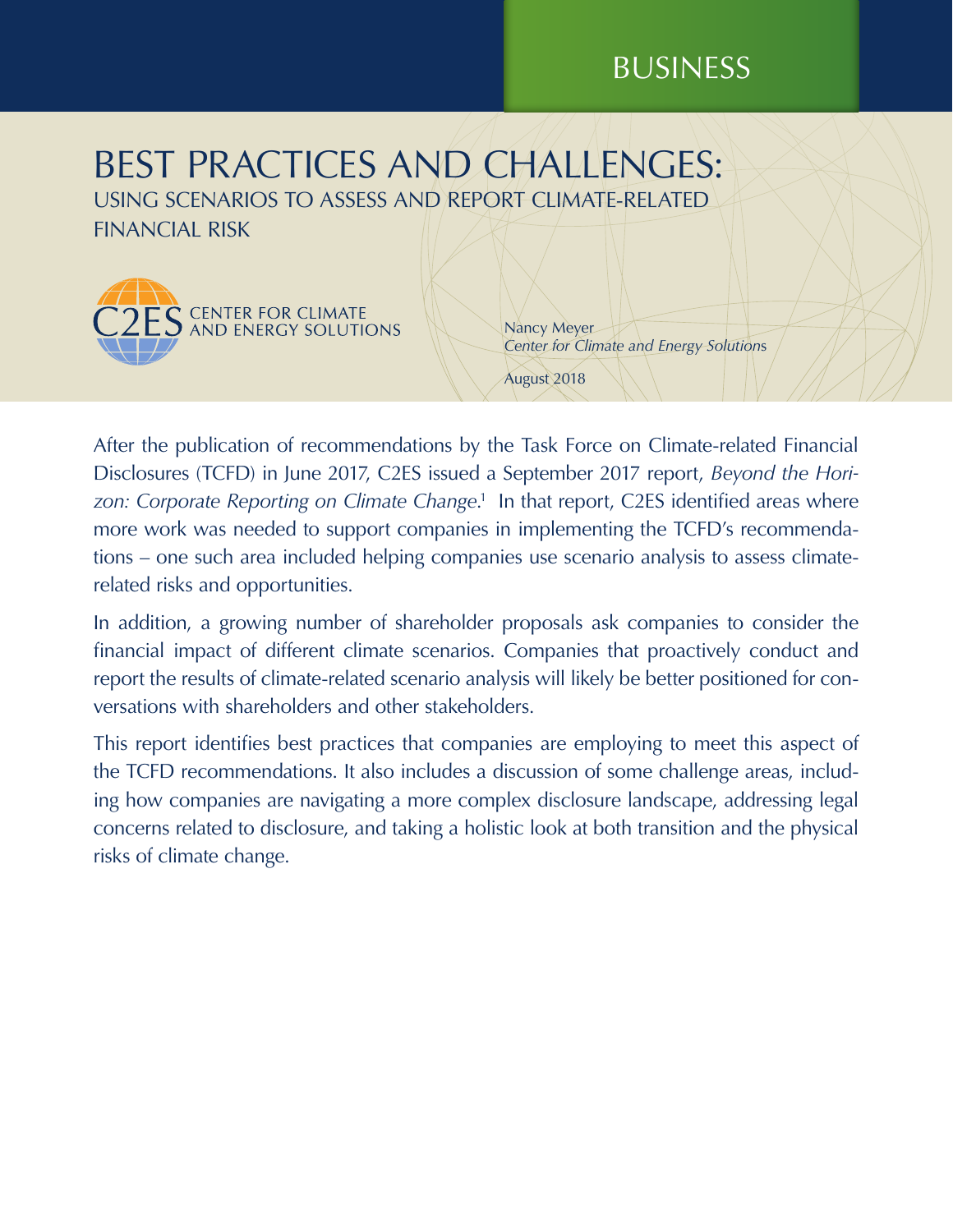## **BEST PRACTICES**

- **• Make use of publicly available scenarios and leverage them by customizing corporate scenario exercises around company-specific risks and opportunities.** Stakeholders are familiar with the parameters and assumptions in publicly available scenarios, but companies need to explain how those scenarios were modified and used to stress test their particular portfolio and circumstances.
- **• Focus scenario exercises and disclosures on a few key variables associated with long-term climaterelated risks and opportunities that could have a material impact on the business.** Stakeholders want to understand how companies manage the uncertainty and long-term risks of climate change. It is not intended to be a predictive exercise, nor an exhaustive one. Rather, it provides an opportunity to evaluate potential strategies compatible under a range of outcomes to make companies more financially resilient.
- **• Use a range of scenarios when conducting a scenario-based risk analysis, including those that do not meet 2 degrees C.** Exploring a broad range of futures and testing those against a company's strategy will help illustrate financial resilience under a variety of climate-related outcomes. Beyond assessing the risks and opportunities related to an energy transition, companies should also consider the physical impacts of climate change and analyze them along the entire value chain.
- **• Scenario exercises should be reviewed on a regular basis as part of a strategic management process.** Outcomes from scenario exercises are unlikely to change significantly from year to year if assumptions and inputs remain stable, but companies should regularly monitor signposts that might indicate a potential need to change strategy or positioning on a regular basis.

# **CHALLENGES**

- **• Not all outputs from a company's climate-related risk analysis are appropriate for inclusion in financial filings, but companies should make relevant, non-material information easily accessible to stakeholders.** Companies will continue to make materiality determinations regarding what is reported in financial filings on a case-by-case basis, but the TCFD framework can also guide the type of information companies choose to share more broadly.
- **• Demand for climate-related data is rapidly growing, but simple data points are sometimes insufficient to accurately portray a company's climate-related risk profile.** Relating context is an important part of the disclosure process, particularly around quantifiable metrics. Companies need to make sure stakeholders have the information needed to contextualize information disclosed about the outcomes of their scenario exercises.
- **• The financial community is still determining what data is needed to accurately assess climaterelated financial risks and opportunities and how to interpret the information currently available.** Ongoing communication between and among stakeholders will be an important part of improving data and disclosures related to scenario analysis. Better communication and education will help to clarify expectations about how such information will be used.
- **• To date, most corporate climate scenario exercises have focused on assessing the transition to a low-carbon economy rather than the physical impacts of climate change.** To better identify potential physical risks, more actionable science is needed. Global climate models are good at predicting large-scale changes like average temperature, but not capable of predicting localized impacts such as where an extreme weather events will occur. However, global models can estimate changes in frequencies of some kinds of weather events, and downscaled climate data can be used by companies to assess highly localized, asset-level climate-related vulnerabilities.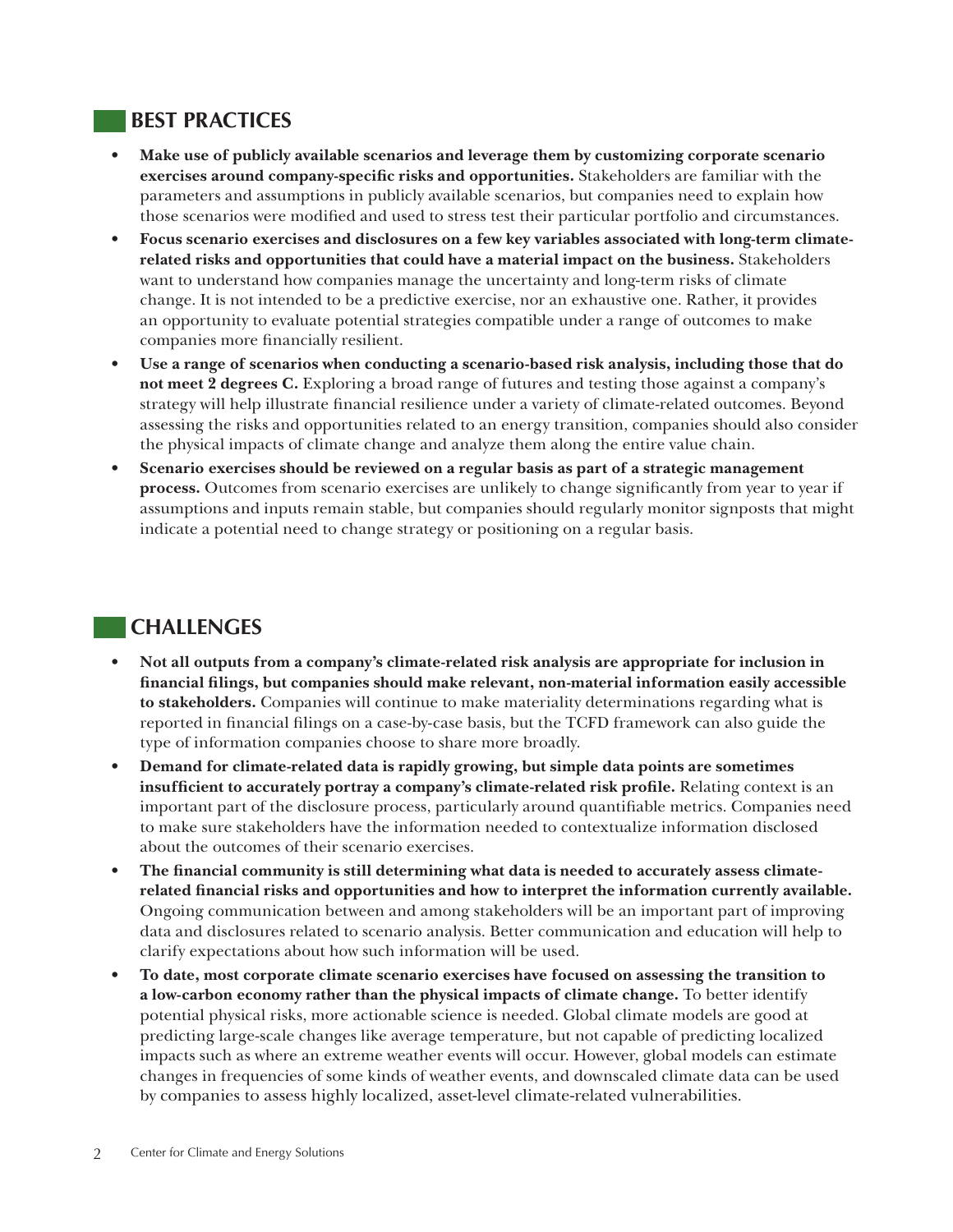## **BACKGROUND**

The financial community has shown increasing interest in understanding the risks that climate change presents to the global financial system. In 2015, the G20 finance ministers and Central Bank governors asked the Financial Stability Board (FSB) to review the financial implications of climate change as part of the FSB's mandate to promote international financial stability. In response, the FSB launched the Task Force on Climaterelated Financial Disclosures (TCFD) at COP21 in Paris.

The TCFD released a set of final recommendations in June 2017. The recommendations consisted of a framework for financial and non-financial organizations with public debt or equity to disclose climate-related financial information. The TCFD recommends companies describe climate-related risks and opportunities over the short, medium and long term in their public financial filings. The framework includes recommendations for reporting on governance, strategy, risk management, and metrics and targets, and the recommendation that companies should assess the robustness of their strategy against various climate scenarios (**Figure 1** and **Box 1**).

In the United States, a prescriptive framework regarding disclosure of climate-related risks does not exist; therefore, companies have flexibility in reporting. Only "material" risks are required to be included in U.S. Securities and Exchange Commission (SEC) filings. The SEC defines material as "a substantial likelihood that a reasonable investor would consider it important." In 2010, the SEC issued general guidance on climate change, focusing on the impact of legislation and regulation, international agreements, indirect consequences of regulation, and the physical impacts of climate change.

Designed to promote more consistent and transparent financial reporting, the TCFD's voluntary recommendations provide guidance on how companies globally should disclose both the risks and opportunities related to physical climate change impacts and a transition to a low-carbon economy (**Box 2**). Through this exercise, stakeholders hope to understand how companies are managing the long-term risks of climate change and seeking out potential opportunities.

## **FIGURE 1: TCFD Disclosure Framework**

#### **Governance**

- **Board Oversight**
- **Management's role in assessing risks and opportunities**

#### Strategy

- **Risks and opportunities over short, medium, and long term**
- Impact of risk and opportunity on business, strategy and financial planning
- **Resilience under different climate scenarios, including 2 degrees or lower**

#### Risk Management

**• Describe process for identifying, assessing and managing risks**

#### Metrics and Targets

- **Metrics used to assess risks and opportunities in line with strategy and management**
- **Scope 1 and Scope 2 and Scope 3 (if appropriate)**
- **Targets used to manage risks and opportunities**

*Source: Task Force on Climate-related Financial Disclosures, Final Report: Recommendations of the Task Force on Climate-related Financial Disclosures (June 2017),<https://www.fsb-tcfd.org/wp-content/uploads/2017/06/FINAL-TCFD-Report-062817.pdf>.*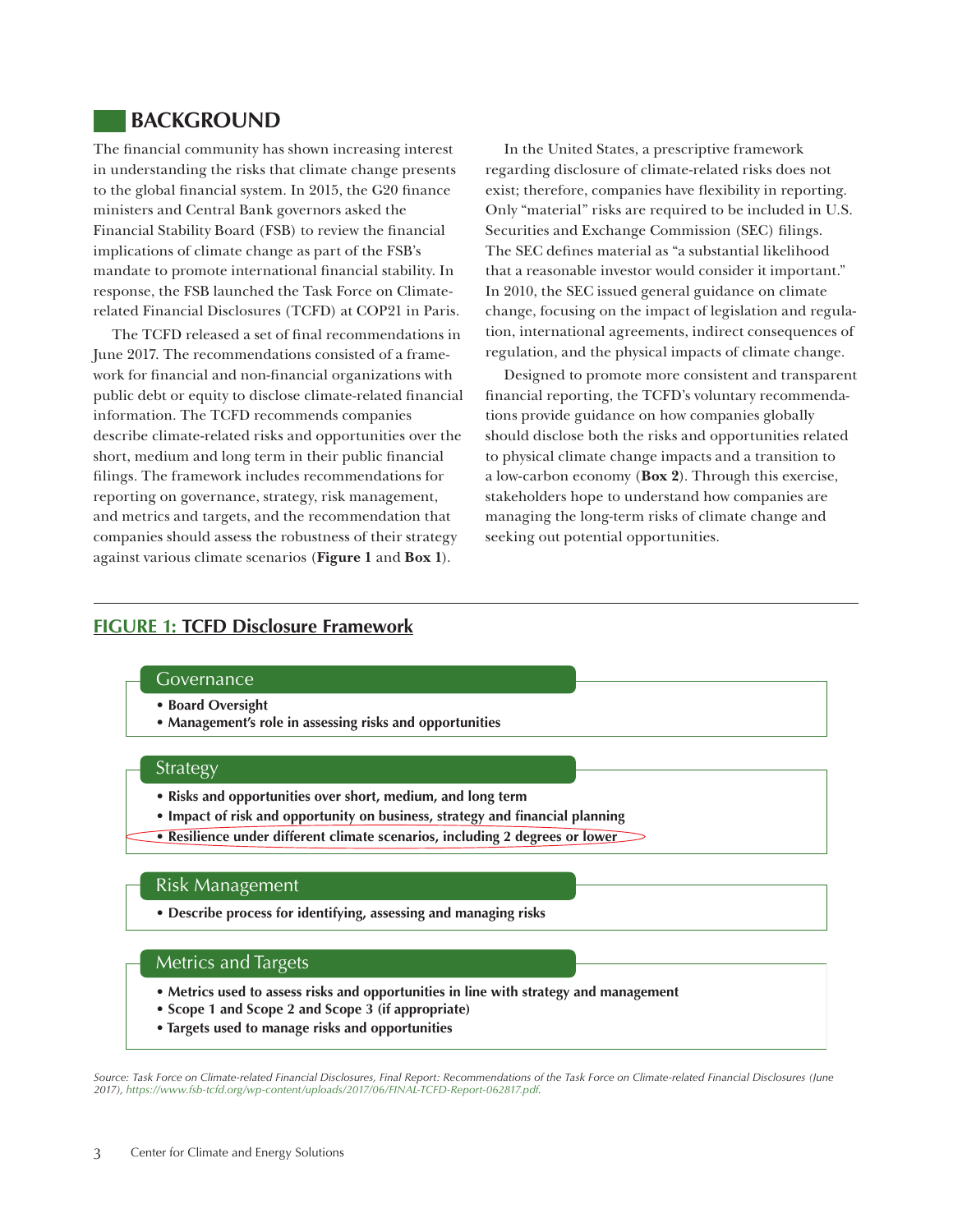### **BOX 1: TCFD Guidance related to Strategy and Scenarios**

*The following is taken directly from the Task Force on Climate-related Financial Disclosure's recommendations on using scenarios.*

#### **Guidance**

Organizations should describe how resilient their strategies are to climate-related risks and opportunities, taking into consideration a transition to a lower-carbon economy consistent with a 2-degree-C-or-lower scenario (2-degree scenario) and, where relevant to the organization, scenarios consistent with increased physical climate-related risks.

Organizations should consider discussing the following:

- where they believe their strategies may be affected by climate-related risk and opportunitie
- how their strategies might change to address such potential risks andn opportunities
- the climate-related scenarios and associated time horizon(s) considered

#### **Recommended Disclosure**

Describe the resilience of the organization's strategy, taking into consideration different climate-related scenarios, including a 2-degree scenario.

## **GROWING INVESTOR DEMAND FOR CLIMATE REPORTING**

Regardless of trends being reflected through this new TCFD framework, it is important to place it in context with rising demand for climate-related information from the investment community. In the past 10 years, the number of companies facing environmental shareholder proposals has nearly doubled, as has the average number of favorable votes for those resolutions.

In the 2017 proxy season, among the 158 environmental or sustainability proposals that were submitted, 36 percent of environmental proposals received support from more than 30 percent of shareholders, compared to an average of 9 percent of proposals that received a

## **BEST PRACTICES**

Given the rising stakes and growing interest of investors in understanding long-term climate-related risks and opportunities, companies that proactively report on 2-degree scenario analysis will be better positioned for future conversations with their stakeholders. However, the complexity of conducting scenarios and the lack of company resources to conduct them are among the concerns cited most often by companies regarding the TCFD's scenario recommendation. Through conversations with a range of stakeholders, C2ES has identified

similar level of shareholder support from 2011 to 2015. Already in the 2018 season, 21 proposals have been filed. Of those, 12 asked companies to specifically disclose the impact of the IEA's 2-degree scenario.

Companies have historically focused more on the interests of institutional investors rather than "environmental, social and governance" (ESG) investors, but more institutional investors are expressing interest in understanding the financial implications of climate change. In fact, ESG is one of the fastest growing investment areas $8$ 

several best practices that can help companies start using scenarios to evaluate their climate-related risks and opportunities. While scenario analysis can be complicated, companies can benefit by starting early and learning how to use it as a tool to enhance their strategic thinking. This allows companies to work gradually toward more complex analysis that can better inform their management decisions related to climate risks and opportunities.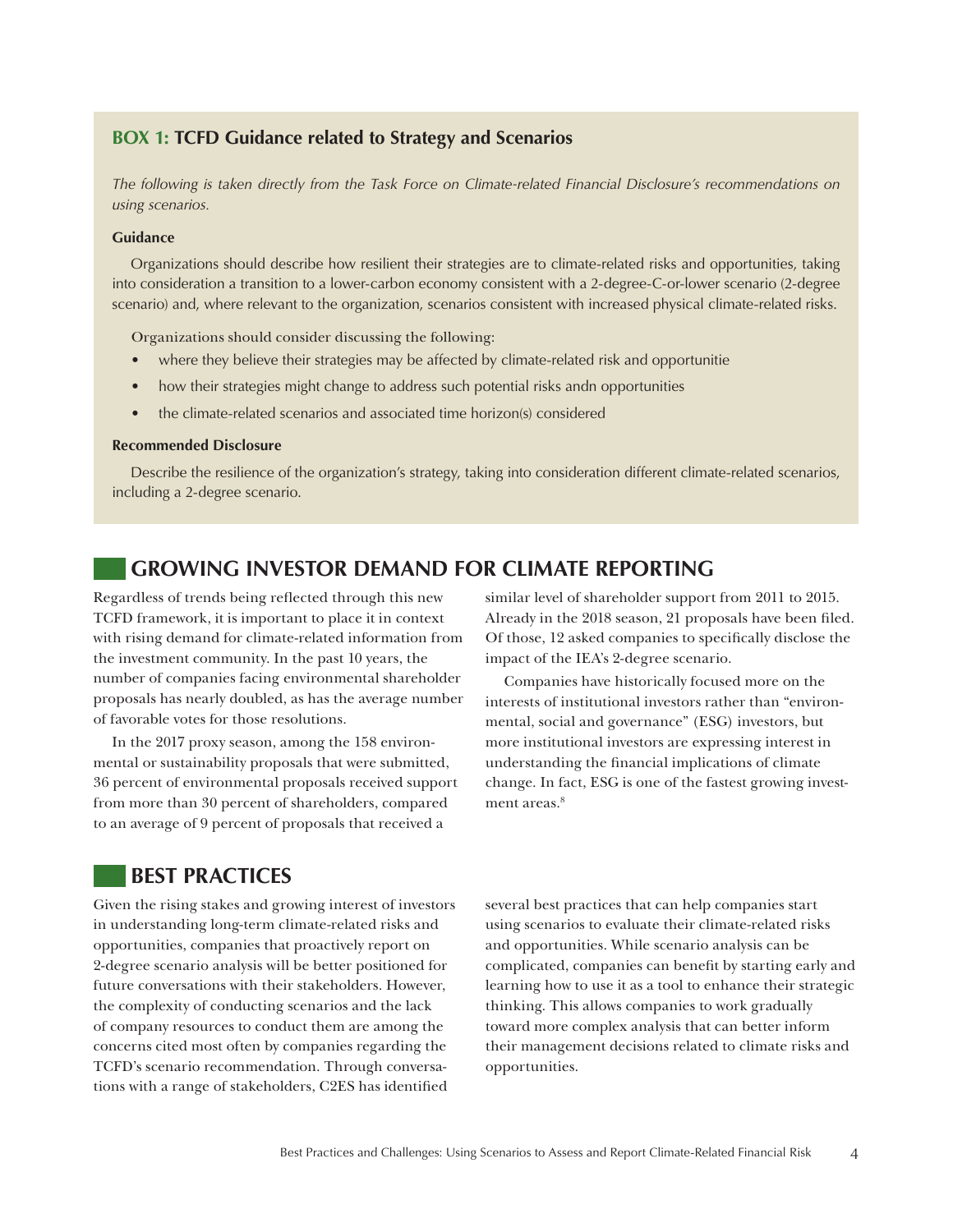### **BOX 2: Transition vs. Physical Impact Scenarios**

Scenarios can be used to consider business resilience under a range of circumstances. Those focused on meeting a specific warming target, such as 2 degrees, are often called "transition scenarios" and tend to focus on the policy and technology needed to meet that target. Scenarios that focus more on climate impacts are often called "physical impact scenarios" and are based on the outcomes of global climate models, such as those put forward by the Intergovernmental Panel on Climate Change.

The Task Force on Climate-related Disclosures recommends companies consider how future scenarios might play out to meet the Paris Agreement goal of limiting the increase of global average temperatures to 2 degrees. However, there is not one explicit pathway to 2 degrees, nor is it certain global ambition will rise to meet this goal. Several organizations, including the International Energy Agency, publish a range of scenarios, including ones that meet and do not meet a 2-degree target. Different analytical lenses may be used to explore potential impacts under a 2-degree transition scenario, such as carbon price, energy demand, commodity prices, efficiency technology, policy, macroeconomic and demographic variables, etc.

Beyond transition risk, companies should also consider how the physical impacts of climate change might affect their business resiliency. Physical climate scenarios can help companies consider the risk of severe climate change impacts and where and when those impacts might materialize.

When assessing physical impacts of climate change using scenarios, asset-level analysis is very relevant as the physical location of different assets could be more closely correlated to climate-related risks. For example, coastal assets are more likely to be vulnerable to flooding and inland assets are more likely to be vulnerable to drought. Companies should also consider potential impacts on their entire value chain, which could include opportunities as well as risks. However, more asset-level reporting guidance is needed, including how to gauge the viability of different asset types over different time frames or how to assess the localized physical risks to specific projects.

Companies should consider both transition and physical impact scenarios when assessing climate-related risks and opportunities, since the interplay between the two types of scenarios is important. For example, a 1.5-degree scenario would have fewer physical risks than a 2-degree scenario, but would likely involve a faster transition. A faster transition could increase policy risks that companies might face, or open new opportunities for companies providing low-carbon soltions.

#### **LEVERAGE EXISTING TOOLS**

Some companies may choose to adopt assumptions provided in published scenarios and analyze their company strategy and financial resilience against those scenarios as written (**Box 3**). Existing scenarios can also be leveraged to help companies stress test either their own assumptions (e.g. technology cost curves) or their own circumstances (e.g. related to the physical location of their assets). Companies should focus their scenario analysis around those variables that carry the greatest potential risk.

Using widely accepted and understood scenarios means that stakeholders will be familiar with the general assumptions of those models. Therefore, companies

would need to explain only how those scenarios were either modified or leveraged to stress test their particular company's risks. This helps to simplify both the scenarios exercise itself as well as the eventual reporting process.

#### **CONSIDER A RANGE OF SCENARIOS**

Although companies may wish to simplify the scenario exercise as they get started, over time company analysis may look across a broader range of outcomes. No single scenario is expected to prove correct when considering outcomes associated with timeframes that go out decades. Therefore, exploring a range of scenarios, including various scenarios that meet a 2-degree target, as well as those that do not, will give companies a better sense of potential risks and opportunities.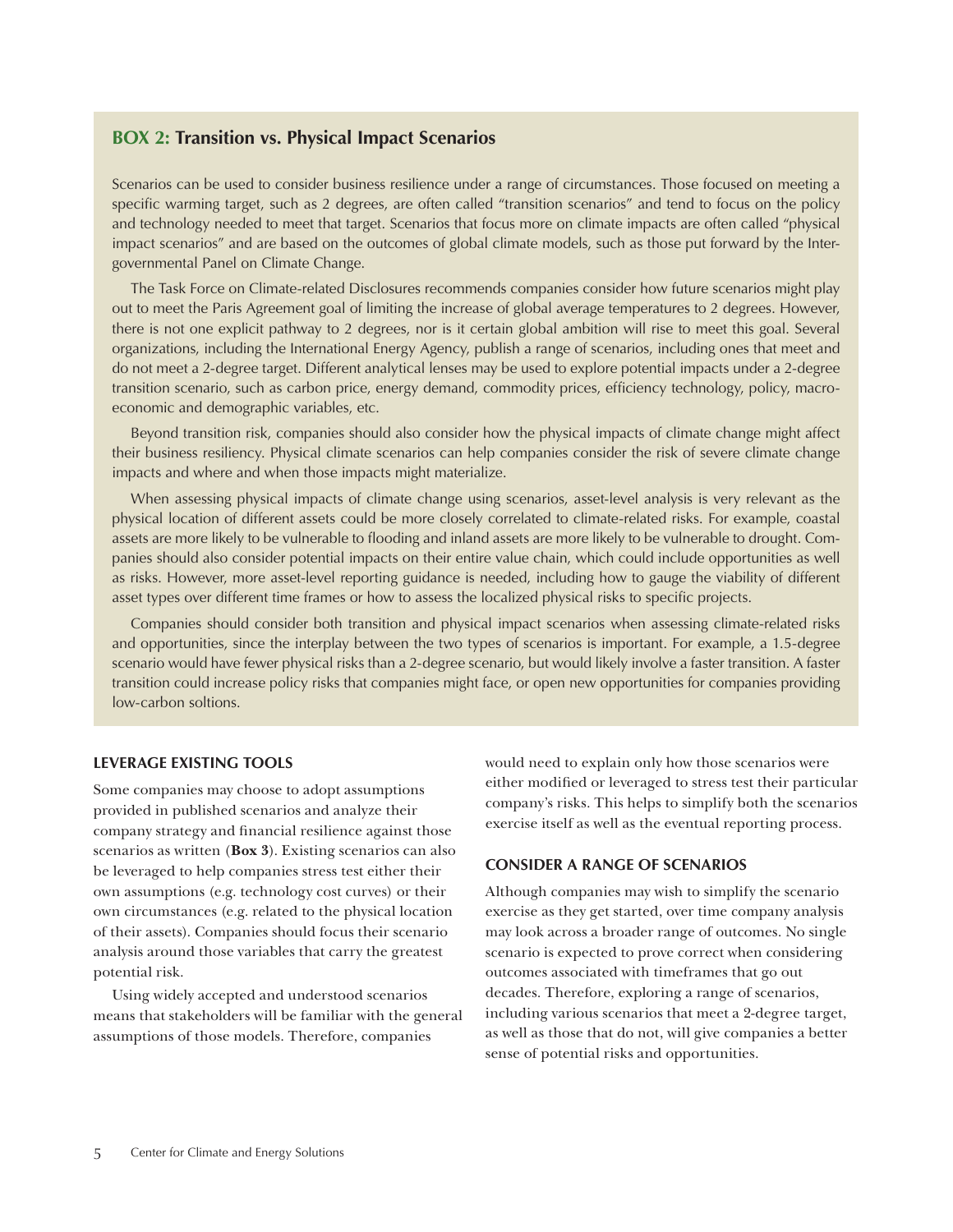### **BOX 3: Published Global Climate Scenarios vs. Company Scenario Exercises**

Scenarios are tools used by many different actors, including scientists, policymakers and businesses, to consider a range of circumstances that could occur years or decades in the future. Scenarios are used to challenge traditional thinking about how economic, geopolitical, technological or environmental factors might shape the future. Different scenarios might focus on particular factors, such as environmental or policy issues. Therefore, understanding the underlying focus and assumptions used in a scenario exercise is important in interpreting the outcomes.

The recommendation of the Task Force on Climate-related Disclosures is for companies to apply scenario analysis to their strategic management process—not necessarily create new scenarios, even though some companies may choose to do this. By looking at the long-term future through several different lenses, the scenario exercise is intended to test a company's performance under a variety of futures to help the management team develop a robust long-term strategy.

It is important to keep in mind that the TCFD is not a policy mechanism—the goal of the TCFD scenarios recommendation is not to ensure that all companies follow a strategy that meets a 2-degree pathway. Rather, it is aimed at ensuring financial stability in the wake of a future that is carbon constrained or experiences greater physical impacts of climate change.

The TCFD acknowledges that several organizations and companies have published scenarios covering a range of climate-related outcomes; those models and scenarios can be leveraged by companies when assessing the robustness of their strategy to climate-related risks and opportunities.

Among the best-known transition scenarios are the International Energy Agency's scenarios published through its *World Energy Outlook* and *Energy Technology Perspectives* reports. For example, *Energy Technology Perspectives*  includes scenarios that limit global average temperatures to 2, 4 and 6 degrees.

The Intergovernmental Panel on Climate Change publishes scenarios focusing on physical impacts, using representative concentration pathways, which have modeled different trajectories of carbon dioxide concentrations in the atmosphere. Using global climate models to assess company-level impacts is still in its naissance, particularly with respect to downscaling the data. However, the *Fourth National Climate Assessment,* to be finalized later this year, will provide analysis on regional climate impacts for the first time.<sup>3</sup>

#### **FOCUS ON KEY VARIABLES**

The number of variables that can be analyzed in a scenario exercise is infinite. However, companies should focus their evaluation and reporting on a few key variables where there is potential for long-term, material risk. For example, managers at an oil and gas company might wish to understand the implications of increased electrification of the transportation sector on the company's longer-term financial viability. As such, one aspect of the company's scenario analysis might focus on peak oil demand or a significant drop in the long-term price of oil, while also examining potential increased demand for natural gas. For another company with significant operations near a coastline, the physical impacts of sea level rise and increased storm surge might be more relevant to explore. The risks faced by different types of companies are unique, so every company

needs to strategically identify its own risk factors or opportunities that could influence company financial growth and stability.

The TCFD framework provides flexibility around how companies consider reporting outcomes from scenario exercises. Companies are still working through the challenges of how to translate climate risks or opportunities into future financial outcomes. As such, most companies describe what variables they stress-tested through the scenario exercise, identify the range of uncertainty considered, and report how they use those outcomes to inform their strategic management process. In addition, some companies may choose more descriptive disclosures to avoid cross-comparisons with other companies. This is because numeral outputs are unlikely to be directly comparable, given the many variables involved in conducting scenario exercises. It is also improbable that all assumptions were stress-tested in the same manner.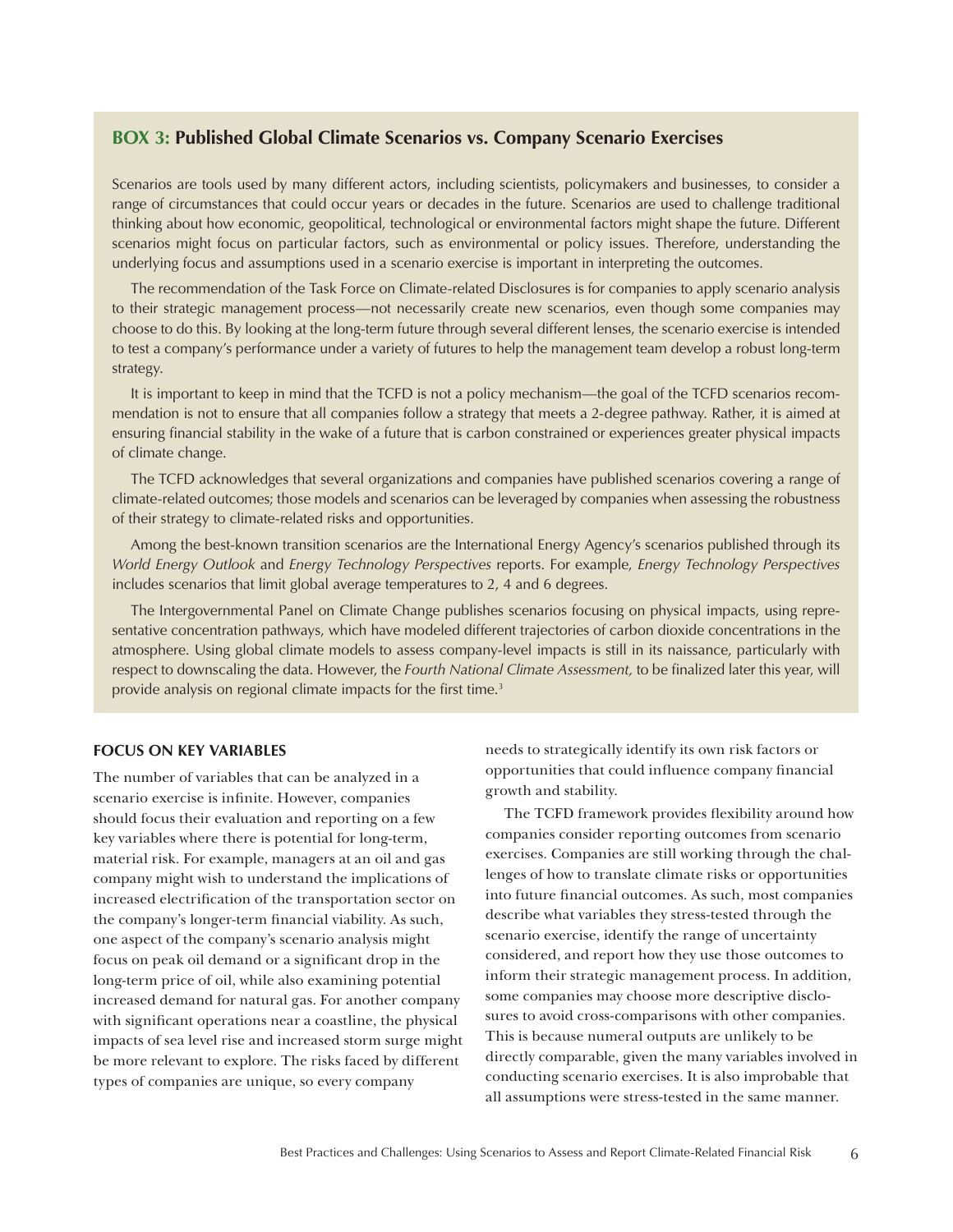|  |  | <b>TABLE 1: Different Approaches to Climate Disclosure Using Scenarios</b> |  |  |  |  |
|--|--|----------------------------------------------------------------------------|--|--|--|--|
|--|--|----------------------------------------------------------------------------|--|--|--|--|

| <b>COMPANY</b> | <b>REPORT TYPE</b>                                                                  | <b>PUBLIC SCENARI-</b><br><b>OS USED</b>                                                     | <b>TYPES OF RISKS</b><br><b>DESCRIBED</b>                                             | <b>OPPORTUNITIES</b><br><b>DESCRIBED</b>                                                                                                           | <b>SCENARIO OUT-</b><br><b>PUTS</b>                                                                                             |
|----------------|-------------------------------------------------------------------------------------|----------------------------------------------------------------------------------------------|---------------------------------------------------------------------------------------|----------------------------------------------------------------------------------------------------------------------------------------------------|---------------------------------------------------------------------------------------------------------------------------------|
| Chevron        | Standalone<br>Climate Change<br>Resilience: A Frame-<br>work for Decision<br>Making | IEA: Current Policies, New<br>Policies, and Sustainable<br>Development scenarios             | Operational, physical,<br>geopolitical and legisla-<br>tive, strategic                | Production with flexibility,<br>lower-cost production,<br>gas, chemicals, energy<br>efficiency, carbon capture<br>and storage, renewable<br>energy | Discussed impact on busi-<br>ness segments (upstream<br>& downstream/chemicals)<br>over short term and long<br>term             |
| Duke Energy    | Standalone<br>2017 Climate Report<br>to Shareholders                                | <b>Science Based Targets</b><br>Initiative: Contraction<br>of Absolute Emissions<br>scenario | Physical, policy and<br>economic                                                      | Increased demand for<br>zero carbon sources, elec-<br>trified transportation                                                                       | Analyzed one possible<br>pathway in line with 2<br>degrees and included<br>description of their strategy<br>to meet that future |
| Statoil        | Chapter in existing<br>report<br>2017 Sustainability<br>Report                      | IEA: Current Policies, New<br>Policies, and Sustainable<br>Development scenarios             | Market and technol-<br>ogy shifts, policy and<br>legal, physical risks,<br>reputation | Offshore wind, carbon<br>capture use and storage,<br>hydrogen                                                                                      | Described outcomes in<br>terms of sensitivity to net<br>present value                                                           |

*Sources: Chevron, Climate Change Resilience: A Framework for Decision Making, (Chevron, March 2018), [https://www.chevron.com/-/media/shared-media/doc](https://www.chevron.com/-/media/shared-media/documents/climate-change-resilience.pdf)[uments/climate-change-resilience.pdf](https://www.chevron.com/-/media/shared-media/documents/climate-change-resilience.pdf). Duke Energy, 2017 Climate Report to Shareholders, (Duke Energy Corporation, March 2018), [https://www.duke-energy.](https://www.duke-energy.com/_/media/pdfs/our-company/shareholder-climate-report.pdf) [com/\\_/media/pdfs/our-company/shareholder-climate-report.pdf.](https://www.duke-energy.com/_/media/pdfs/our-company/shareholder-climate-report.pdf) Statoil, 2017 Sustainability Report, (Statoil, March 2017), [https://www.equinor.com/content/](https://www.equinor.com/content/dam/statoil/documents/sustainability-reports/statoil-sustainability-report-2017-23march.pdf) [dam/statoil/documents/sustainability-reports/statoil-sustainability-report-2017-23march.pdf](https://www.equinor.com/content/dam/statoil/documents/sustainability-reports/statoil-sustainability-report-2017-23march.pdf).*

# **WHERE, WHEN, AND WHAT TO DISCLOSE**

The TCFD provides a good framework for companies to assess their climate-related financial risks and opportunities, and it is flexible, which allows companies to evolve their assessments and reporting over time. Even though the framework is voluntary, growing demand for information on climate change from the investment community means that companies should continue to strive to keep stakeholders informed with better information. Ongoing communication between and among stakeholders will be an important part of improving disclosures as well as increasing reporting entities' understanding of how such information will be used.

Since the materiality of climate-related risks and opportunities will vary by company and over time, it is important for businesses to make a range of information available. Companies will likely choose to do this via a variety of formats and publications. However, the disclosures should be publicly available and companies should be ready to direct stakeholders to them when requested.

Several companies have started incorporating elements of the TCFD framework into their stakeholder reports, which range from annual sustainability reports to stand-alone climate reports intended for shareholders. C2ES identified three examples – reports by Chevron, Duke Energy and Statoil.10 **Table 1** illustrates some of

the different approaches that companies are taking to describe their climate-related risks and opportunities and how they are using scenario analysis to analyze the robustness of their strategies.

All three reports described their companies' overall strategy in a carbon-constrained future. They each described their risks, including physical risks, policy risks and market-related risks. In addition, all three companies described potential business opportunities in a low-carbon future. In terms of their approach to scenario analysis, both Chevron and Statoil used three IEA policy scenarios (which range from business-as-usual to a 2-degree case). Duke Energy chose to focus their analysis on one scenario—a 2-degree case developed by the Science Based Targets Initiative. The described outcomes of the scenario exercises varied by company. Chevron described the short-term and long-term impacts of the 2-degree case on different business segments. Duke Energy described specifically how its generation portfolio could be adjusted to align with the 2-degree scenario analyzed. Statoil described possible changes in the company's net present value under each of the three IEA scenarios.

In terms of how often company scenario exercises should be conducted and reported, most stakeholders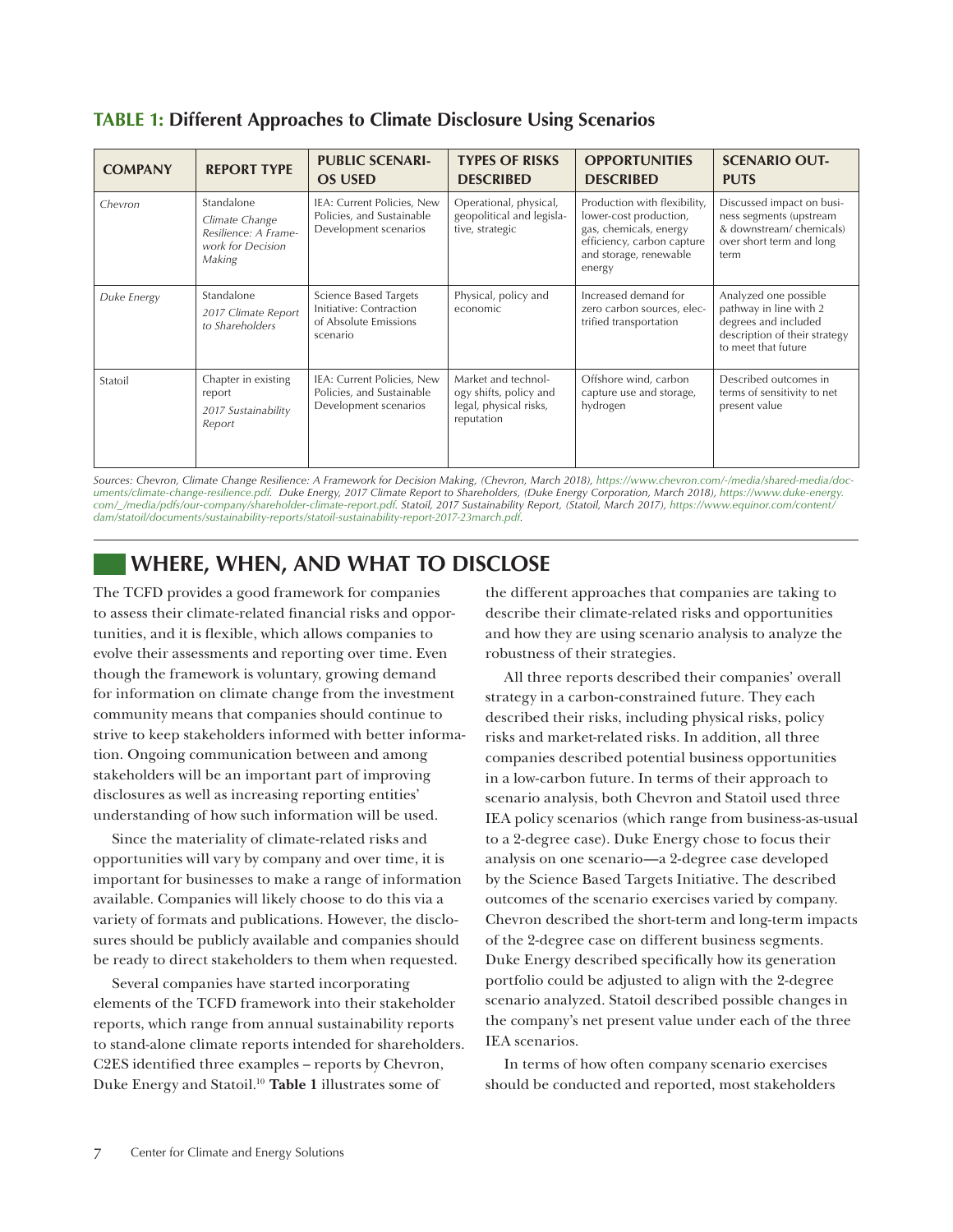agree that strategic management discussions should happen annually. But detailed scenario analysis might occur on a less frequent basis. Assumptions and expectations embedded into scenario exercises tend to remain relatively stable when looking out several decades, so the outcomes of company scenario analyses are unlikely to significantly change from year to year. To reflect management's interest in monitoring potential systemic shifts, companies could consider reporting on the key signposts the company is watching that might indicate a need to change strategy or positioning. Those signposts should be related to the key variables identified and stress-tested in the scenario process.

## **OTHER CHALLENGES**

TCFD is not a third-party reporting entity, but it provides a framework to guide disclosure. However, some companies are responding to increased requests for climaterelated reporting by using the TCFD framework to develop their own standalone report. Other companies have responded by dropping certain frameworks and focusing on more complete reporting through just one or two particular frameworks.

Over-reporting is not consistent with the spirit of the TCFD recommendations, but companies should consider how their stakeholders might view a change in their reporting and disclosure approach. Such changes could have positive or negative reputational impact. For example, issuing a stand-alone TCFD report might be viewed positively by some stakeholders, but the same company may also choose to stop reporting through another third-party regime, which other stakeholders might view negatively. Individual companies should determine the most appropriate avenues of disclosure keeping in mind their own stakeholder interests and expectations.

## **NAVIGATING LEGAL ISSUES**

Companies will continue to report only the most relevant and material information in their financial filings. But as pressure to disclose more climate-related information grows, companies must consider how disclosure might make a company more vulnerable to legal issues or provide added value to potential investors. The potential risks of under or over disclosure range from increased possibility of litigation to navigating an increasingly more complex disclosure landscape.

Legal action is rising against companies, as some state and local authorities are ramping up litigation related to climate-related charges. For example, the attorney generals of Massachusetts and New York are investigating whether Exxon Mobil misled the public regarding what it knew about the harmful effects of climate change.11 Acknowledgement of climate-related issues and disclosure about risks and opportunities could potentially reduce the risks of such litigation for some companies.

In determining how and what a company discloses about its climate risk, managers should ensure that they are not omitting any material facts that could lead to potential litigation or jeopardize relationships with other stakeholders.12 In addition, even though U.S. SEC reporting requirements are unlikely to change in the near future, several countries are considering mandatory climate reporting.13 As these processes continue to develop, multinational companies that report in the United States should be prepared to explain how the information they provide to stakeholders in different nations is both consistent in its content but also tailored to local requirements.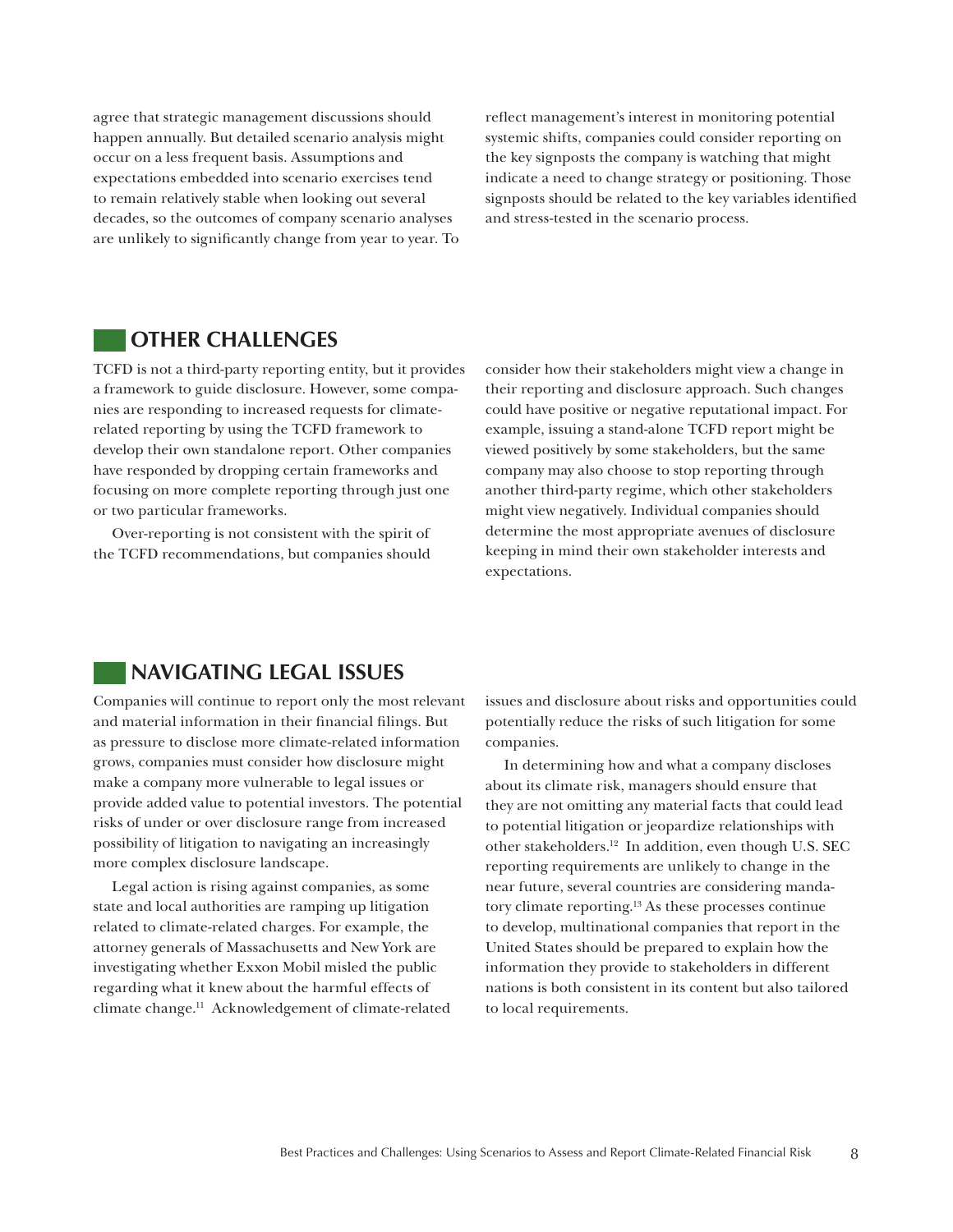# **MEETING THE NEEDS OF THE FINANCIAL COMMUNITY**

With the rise in the financial community's interest in ESG issues, demand for climate-related data grows every year. However, data points are sometimes insufficient to accurately portray a company's climate-related risk profile, and stakeholders need to make sure they can fully contextualize reported information. For example, Trucost analysis based on an evaluation of chemical companies' 2016 publicly disclosed greenhouse gas data on scope 1 and 2 emissions found that carbon intensity is only a partial indicator of carbon pricing risk under a 2-degree scenario.<sup>14</sup>

It is important for companies to be proactive in their conversations with investors and to engage early and often with their stakeholders. Companies should aim to provide transparency regarding how they are considering and analyzing these risks and opportunities, as well as what they are learning through scenario exercises. This helps companies to maintain ownership of the narrative while allowing flexibility in how they might structure future assessments and disclosures.

Many individuals in the investment community recognize that assessing and disclosing climate-related risks and opportunities will be an iterative process that will improve over time. And it is important for companies to reinforce the ongoing nature of the exercise with their stakeholders. TCFD suggests that reporting companies use methodologies that are already available and adjust them over time. Individuals in the financial community have stated that information reported by companies through the TCFD framework is not expected to be

perfect—yet, when companies' legal departments are contending with legal concerns about what to disclose this issue become more complicated.

In addition, the financial community is not only interested in learning about climate-related risks, but also climate-related opportunities across the value chain. However, challenges exist on this front as well. Some companies may seek product development opportunities, but disclosing those opportunities publicly could reveal proprietary information that could weaken a company's competitive edge. In addition, some opportunities might have a lower rate of return than a company's main business or have high rates of risk that also need to be taken into account, such as carbon capture use and storage or nuclear projects.

To help drive greater consistency in reporting, several working groups that cover a range of sectors have been put into place to help to ensure methodologies are consistent and comparable. This includes industryfocused groups such as the Edison Electric Institute, which is helping utility companies respond to ESG and sustainability issues using a template. In addition, the United Nations Environmental Programme—Finance Initiative is developing a methodology for the banking sector to report in line with TCFD recommendations. These groups are helping to develop a more consistent approach to scenario analysis, but each company must consider how to apply the analysis to their specific portfolios.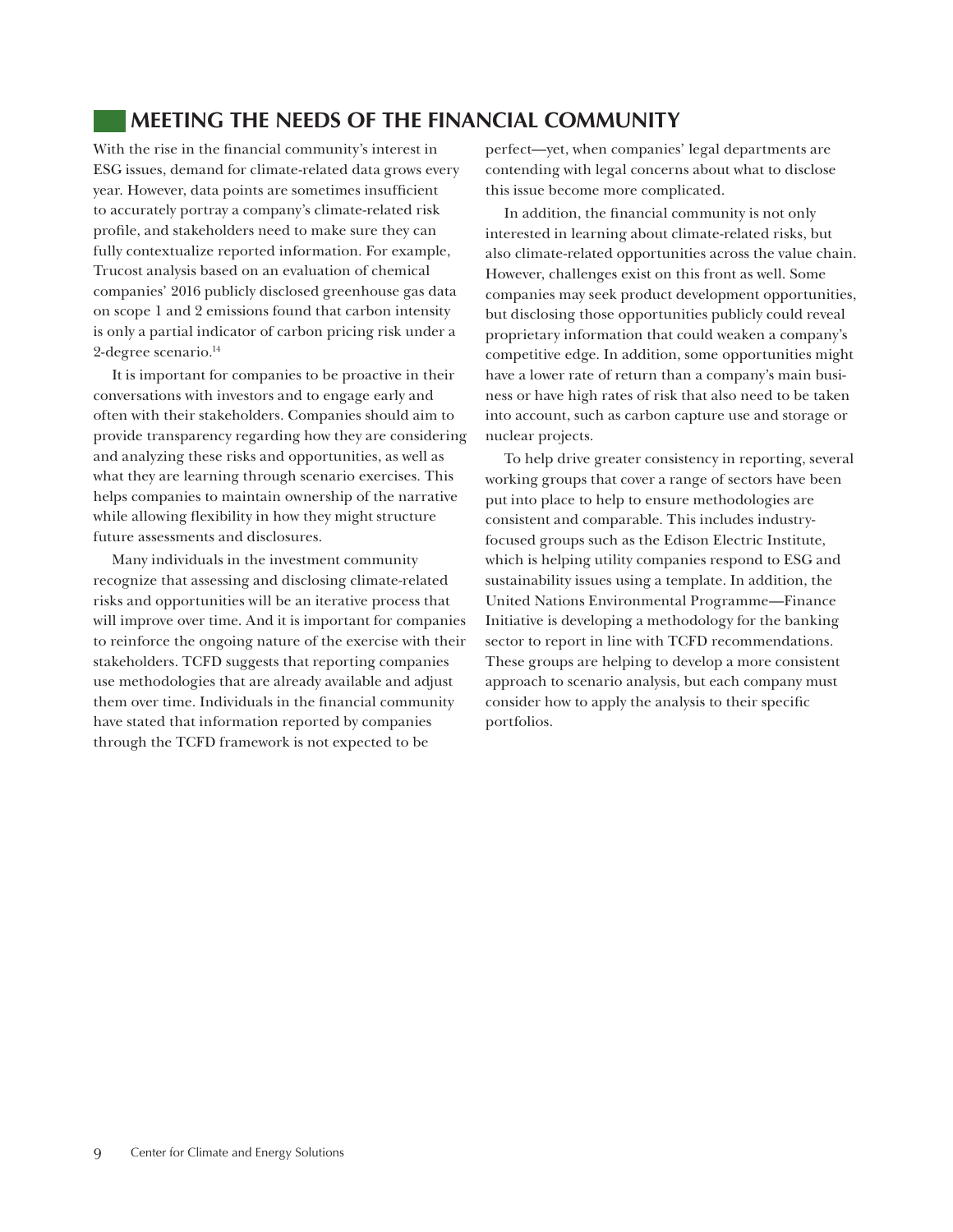## **CONCLUSION**

C2ES believes that scenarios are important and valuable tools for companies to inform their strategic management of climate-related risks and opportunities. The Task Force on Climate-related Financial Disclosures framework has provided a useful structure to assess and disclose the risks and opportunities associated with climate change – a process that will grow and improve over time.

Many companies are focused on implementing the complex TCFD scenario recommendation, and the space is evolving quickly. Best practices include leveraging existing scenarios and adapting them for companyspecific risk factors, focusing in on a few key variables, and utilizing a range of scenarios when conducting scenario-based risk analysis. In addition, scenario exercises should be considered part of the strategic management process and take place on a regular basis. Companies should focus their disclosures on the variables stress-tested through the scenario exercise, and they should also identify the range of uncertainty considered and describe how the outcomes inform strategic decision making.

However, there is still much more work to be done to develop a more consistent and streamlined way for companies to report on their scenario exercises. This

includes greater uniformity around the information companies are reporting and where they are reporting it. The investment community's current focus on understanding climate-related risks and opportunities means that companies should be prepared to make relevant, non-financially material information easily available to stakeholders.

Ongoing communication between and among stakeholders will be an important part of improving data and disclosures as well as clarifying expectations about how such information will be used. Companies should be transparent about how they are using scenarios to analyze climate risks and adjusting their methodology over time.

Company-related scenario exercises have primarily focused on transition risk to date, but assessing physical risk is equally important. While companies need downscaled climate data to more accurately assess the physical impacts of climate change, they can conduct broad assessments with existing information. Likewise, integrating corporate assessments of transition and physical risks will be important moving forward since understanding the impacts of both is paramount to gaining a better overall understanding of climate-related financial risks and assessing potential opportunities.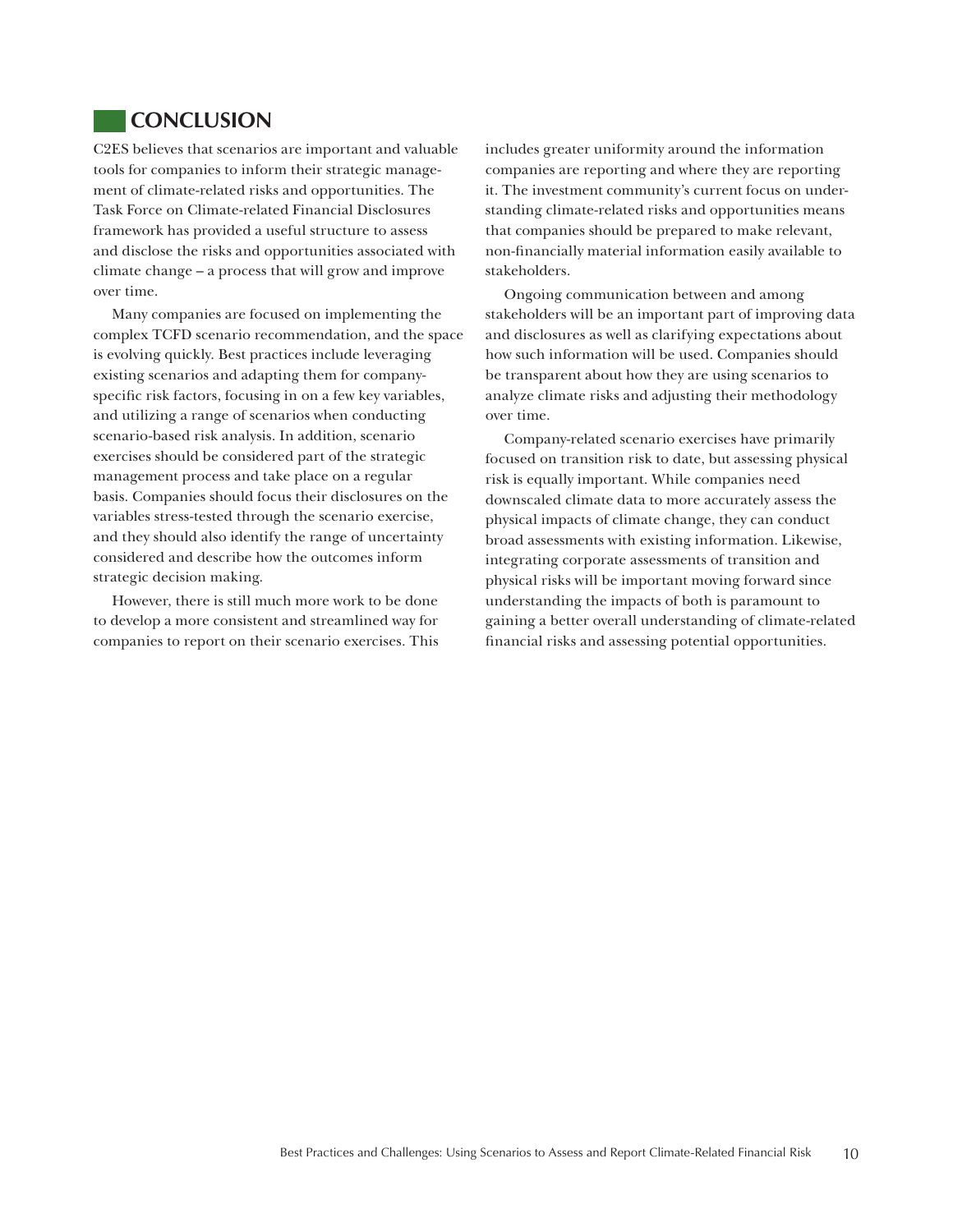## **ENDNOTES**

1 Fatima Ahmad, Beyond the Horizon: Corporate Reporting on Climate Change, (Arlington, VA: Center for Climate and Energy Solutions, 2017), [https://www.c2es.org/document/](https://www.c2es.org/document/beyond-the-horizon-corporate-reporting-on-climate-change/) [beyond-the-horizon-corporate-reporting-on-climate-change/](https://www.c2es.org/document/beyond-the-horizon-corporate-reporting-on-climate-change/).

2 Task Force on Climate-related Financial Disclosures, Final Report: Recommendations of the Task Force on Climate-related Financial Disclosures (June 2017), [https://www.fsb-tcfd.org/wp-content/uploads/2017/06/FINAL-TCFD-](https://www.fsb-tcfd.org/wp-content/uploads/2017/06/FINAL-TCFD-Report-062817.pdf)[Report-062817.pdf.](https://www.fsb-tcfd.org/wp-content/uploads/2017/06/FINAL-TCFD-Report-062817.pdf)

3 Task Force on Climate-related Financial Disclosures, Final Report: Recommendations of the Task Force on Climate-related Financial Disclosures (June 2017), pg. 21.

4 75 Fed. Reg. 6290, 6293 (Feb. 8, 2010) ("Commission Guidance Regarding Disclosure Related to Climate Change"), citing Basic Inc. v. Levinson, 485 U.S. 224, 231 (1988), quoting TSC Industries, Inc. v. Northway, Inc., 426 U.S. 438, 449 (1976), [https://www.federalregister.gov/documents/2010/02/08/2010-2602/]( https://www.federalregister.gov/documents/2010/02/08/2010-2602/commission-guidance-regarding-disclosure-related-to-climate-change) [commission-guidance-regarding-disclosure-related-to-climate-change]( https://www.federalregister.gov/documents/2010/02/08/2010-2602/commission-guidance-regarding-disclosure-related-to-climate-change).

5 Maggie Peloso, "Legal Considerations for Corporate Climate Scenario Analysis" (webinar, Center for Climate and Energy Solutions, March 12, 2018), [https://www.c2es.org/event/](https://www.c2es.org/event/legal-considerations-for-corporate-climate-scenario-analysis/) [legal-considerations-for-corporate-climate-scenario-analysis/](https://www.c2es.org/event/legal-considerations-for-corporate-climate-scenario-analysis/).

6 Maggie Peloso, "Legal Considerations for Corporate Climate Scenario Analysis."

7 Marka Peterson, Jim Baker and Kimberly Gladman, Asset Managers and Climate-related Shareholder Proposals: Report on Key Climate Votes, (The 50/50 Climate Project, March 2018), [https://5050climate.org/wp-content/](https://5050climate.org/wp-content/uploads/2018/03/AM-Report-3-13-FINAL.pdf) [uploads/2018/03/AM-Report-3-13-FINAL.pdf](https://5050climate.org/wp-content/uploads/2018/03/AM-Report-3-13-FINAL.pdf).

8 Shaheen Contractor and Gregory Elders, "Asset growth speeds ESG shake up," (Bloomberg Intelligence, October 11, 2017), <https://www.bloomberg.com/professional/blog/asset-growth-speeds-esg-shake/>.

9 US Global Change Research Program, <https://www.globalchange.gov/nca4, Accessed 17 May 2018>.

10 Statoil changed its name in May 2018 to Equinor.

11 David Hasemyer, "Fossil Fuels on Trial: Where the Major Climate Change Lawsuits Stand Today," (Inside Climate News, May 9, 2018), [https://insideclimatenews.org/news/04042018/](https://insideclimatenews.org/news/04042018/climate-change-fossil-fuel-company-lawsuits-timeline-exxon-children-california-cities-attorney-general) [climate-change-fossil-fuel-company-lawsuits-timeline-exxon-children-california-cities-attorney-general.](https://insideclimatenews.org/news/04042018/climate-change-fossil-fuel-company-lawsuits-timeline-exxon-children-california-cities-attorney-general)

12 Maggie Peloso, "Legal Considerations for Corporate Climate Scenario Analysis."

13 U.N. PRI, "French Energy Transition Law: Global investor briefing on Article 173," (U.N. PRI, April 22, 2016), [https://www.unpri.org/policy-and-regulation/french-energy-transition-law-global-investor-briefing-on-article-173/295.](https://www.unpri.org/policy-and-regulation/french-energy-transition-law-global-investor-briefing-on-article-173/295.article) [article](https://www.unpri.org/policy-and-regulation/french-energy-transition-law-global-investor-briefing-on-article-173/295.article).

14 Libby Bernick, Steven Bullock, and Rick Lord, Carbon Pricing: Discover Your Blind Spots on Risk and Opportunity, (Trucost by S&P Dow Jones Indices, January 2018), [https://us.spindices.com/documents/research/](https://us.spindices.com/documents/research/research-carbon-pricing-discover-your-blind-spots-on-risk-and-opportunity.pdf) [research-carbon-pricing-discover-your-blind-spots-on-risk-and-opportunity.pdf](https://us.spindices.com/documents/research/research-carbon-pricing-discover-your-blind-spots-on-risk-and-opportunity.pdf).